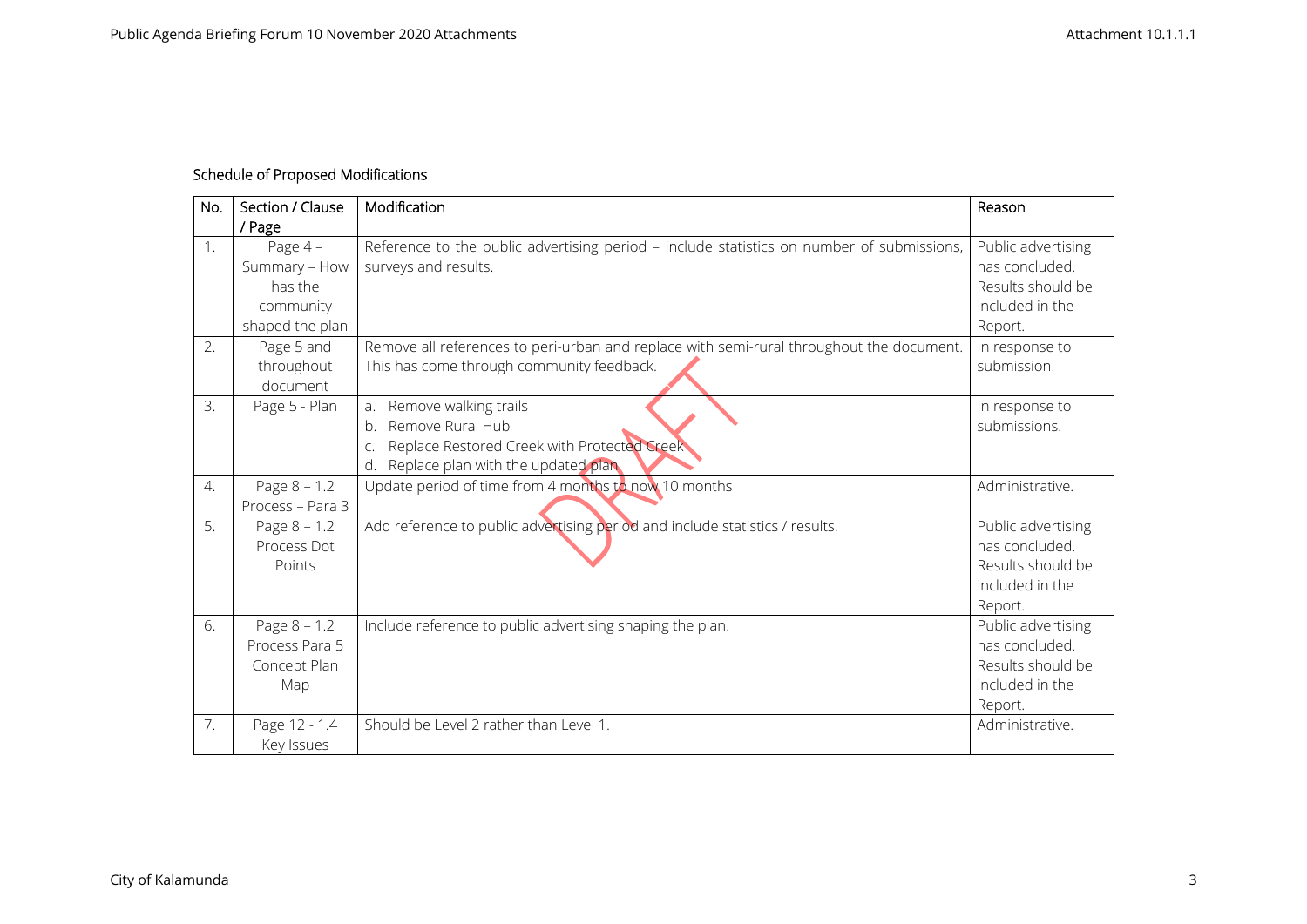|     | Environmental    |                                                                                               |                    |
|-----|------------------|-----------------------------------------------------------------------------------------------|--------------------|
|     | Assets           |                                                                                               |                    |
| 8.  | Page 13 - Plan 2 | Crystal Brook Foreshore needs to be amended. Public advised alignment is incorrect. City to   | In response to     |
|     | Key Constraints  | provide mark-up of correct alignment.                                                         | submissions.       |
| 9.  | Page 13 - Plan 2 | Urban area is currently Rural under the Scheme, identified as Urban by the Framework.         | Administrative.    |
|     | Key Constraints  |                                                                                               |                    |
| 10. | Page 14 - 1.5 -  | Include key outcomes from public advertising period.                                          | Public advertising |
|     | Stakeholder      |                                                                                               | has concluded.     |
|     | Feedback         |                                                                                               | Results should be  |
|     |                  |                                                                                               | included in the    |
|     |                  |                                                                                               | Report.            |
| 11. | Page 22 -        | Replace 'will' with 'may' and state that grouped and intergenerational housing may only occur | Administrative and |
|     | Inclusive Co-    | in limited suitable locations.                                                                | clarifying meaning |
|     | Living           |                                                                                               | of wording.        |
| 12. | Page 23 - Para 3 | Remove paragraph 3 Rerouting of through-traffic                                               | In response to     |
|     |                  |                                                                                               | submissions.       |
| 13. | Page 23 - Fewer  | Remove paragraph.                                                                             | In response to     |
|     | Cars             |                                                                                               | submissions.       |
| 14. | Page 24 - Green  | Remove reference to green easement setbacks and instead state that as a principle generous    | In response to     |
|     | Easements        | setbacks will be encouraged to allow protection and enhancement of natural vegetation and     | submissions.       |
|     |                  | streetscapes to be enhanced to encourage green streetscape.                                   |                    |
| 15. | Page 25 - Local  | Remove reference to Rural Hub and instead state that a suitably sized non-residential centre  | In response to     |
|     | Economy          | (not industrial) commensurate to the density of the population to be defined at future        | submissions.       |
|     |                  | detailed planning and subject to needs assessment.                                            |                    |
|     |                  |                                                                                               |                    |
| 16. | Page 28          | Remove Connectivity and Activity Plans                                                        | In response to     |
|     |                  |                                                                                               | submissions.       |
| 17. | Page 28          | Remove 'Landscape Residential' Typologies and replace with:                                   | In response to     |
|     |                  |                                                                                               | submissions. Areas |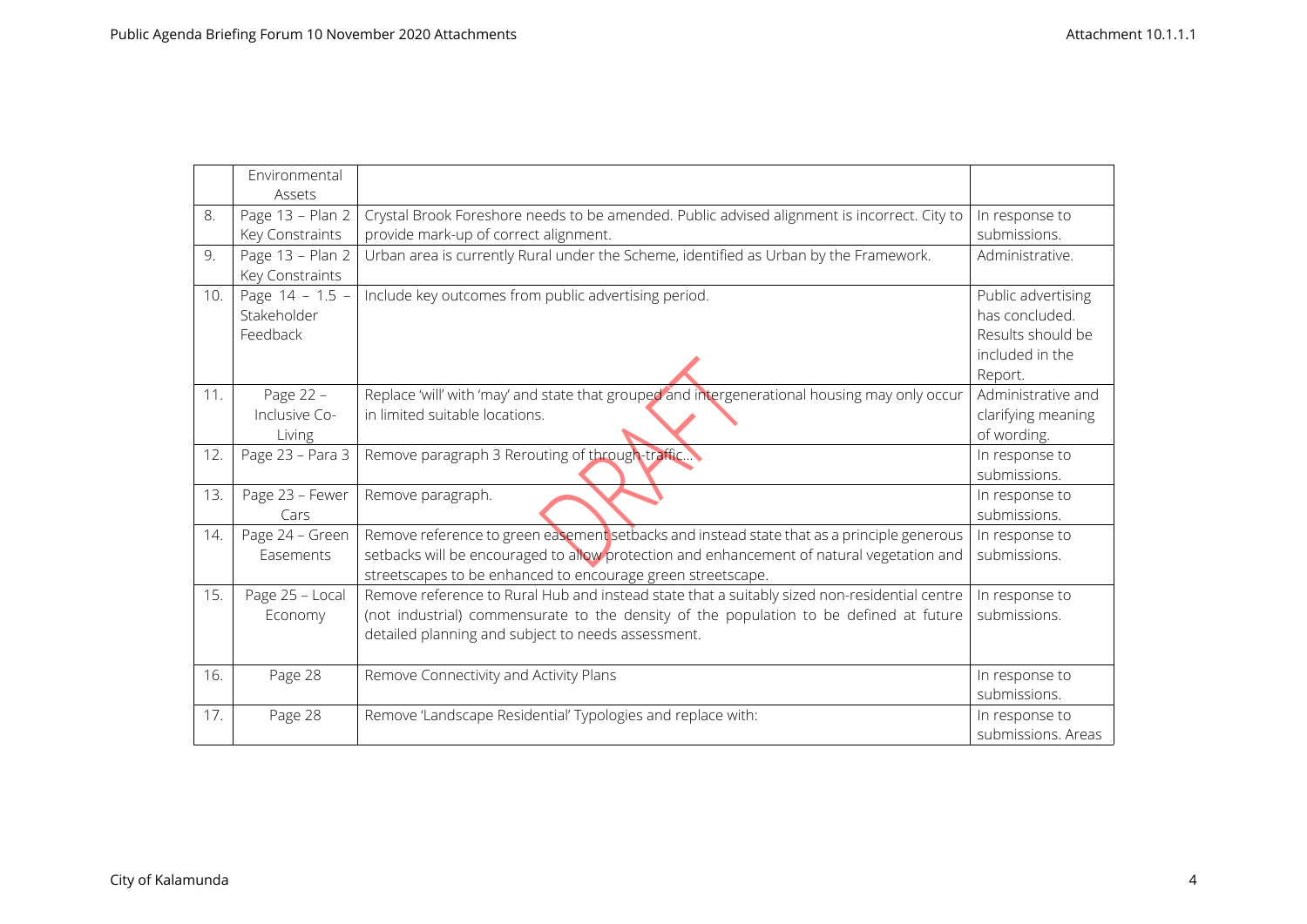|  | Rural Landscape: Identifies areas that may have significant vegetation, areas that align      | identified as Rural |
|--|-----------------------------------------------------------------------------------------------|---------------------|
|  | with key ecological corridors and identifies areas which may be suitable for subdivision      | Landscape           |
|  | but requiring sensitive site responses and interface treatments. Lots in this area may        | generally had a     |
|  | range from 2000sqm to 1ha+. Captures an array of land uses (including but not limited         | majority of         |
|  | $to$ :                                                                                        | submissions         |
|  | Special Rural<br>$\circ$                                                                      | seeking to retain   |
|  | Rural Composite<br>$\circ$                                                                    | Rural MRS zoning    |
|  | Residential R2 (min 5000sqm), R2.5 (min 4000sqm), R5 (min 2000sqm)<br>$\circ$                 | or have a minimum   |
|  | Not to include industrial or commercial.<br>$\Omega$                                          | 2000sqm property.   |
|  | Urban Landscape: Identifies areas where environmental and servicing constraints may be        | Areas identified as |
|  | present but on assessment does not, at this high level of analysis, impede development,       | Urban Landscape     |
|  | subject to meeting the strategic objectives of the concept plan and ensuring sensitive        | generally had a     |
|  | interface treatments between land use typologies. These areas are generally suited to lots    | majority of         |
|  | in the order of 2000sqmm2 due to current servicing constraints. Smaller lot sizes could       | submissions         |
|  | be explored subject to the availability of services. Captures an array of uses (including but | seeking to be       |
|  | not limited to):                                                                              | rezoned to Urban    |
|  | Residential (Starting from R2)<br>$\circ$                                                     | under the MRS or    |
|  | Commercial (Any commercial land to be commensurate to the density of the<br>$\circ$           | have a minimum      |
|  | population, to be defined at future detailed planning, subject to community                   | 2000sqm property.   |
|  | consultation and subject to retail needs and sustainability assessment).                      | The new typologies  |
|  | Not to include industrial.<br>$\circ$                                                         | have been           |
|  |                                                                                               | identified to       |
|  |                                                                                               | balance community   |
|  |                                                                                               | views and ensure    |
|  |                                                                                               | that the key        |
|  |                                                                                               | principles of the   |
|  |                                                                                               | concept plan are    |
|  |                                                                                               | still captured.     |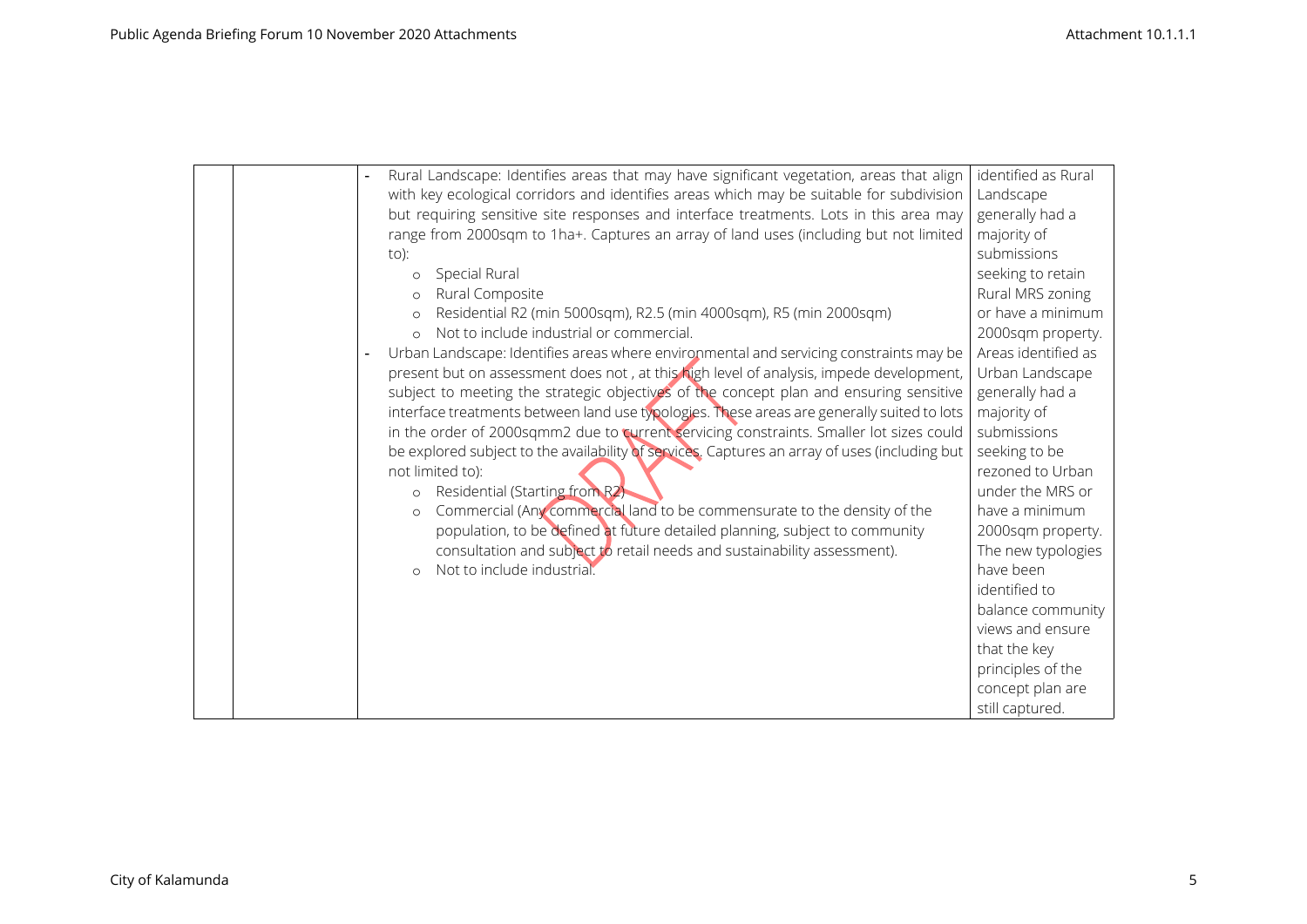| 18. | Page 29 - Plan 3 | Update Concept Plan:                                                                                          | In response to       |
|-----|------------------|---------------------------------------------------------------------------------------------------------------|----------------------|
|     | - Concept Plan   | Replace typologies as outlined in above comment and align with concept plan provided.<br>$\blacksquare$       | submissions and to   |
|     | Map              | Remove indicative key roads<br>$\blacksquare$                                                                 | align with           |
|     |                  | Remove Indicative public paths.<br>$\overline{\phantom{a}}$                                                   | typologies           |
|     |                  | Remove potential open space.                                                                                  | identified above.    |
|     |                  | Remove potential Rural Hub.<br>$\blacksquare$                                                                 |                      |
|     |                  | Remove cadastral boundaries.<br>$\overline{\phantom{a}}$                                                      |                      |
|     |                  | Amend Crystal Brook Creekline.<br>$\overline{a}$                                                              |                      |
|     |                  | Remove landscaped buffers.                                                                                    |                      |
|     |                  | Add Boundary Road.                                                                                            |                      |
|     |                  | All other aspects retained.                                                                                   |                      |
| 19. | Page 33 Site     | 1 - Remove reference to 20m                                                                                   | In response to       |
|     | Concept          | 3 - Remove item 3                                                                                             | submissions.         |
|     | Residential      | 5 - Remove reference to 10m                                                                                   |                      |
|     | Scenario (1ha)   |                                                                                                               |                      |
| 20. | Page 34 Site     | 1 - Remove reference to 20m                                                                                   | In response to       |
|     | Concept          | 5 - Remove reference to 10m                                                                                   | submissions.         |
|     | Residential 2ha  |                                                                                                               |                      |
| 21. | Page 35 - Site   | 1 - Remove reference to 20m                                                                                   | In response to       |
|     | Concept 4ha      | 5 - Remove reference to 10m                                                                                   | submissions.         |
|     |                  | 7 - Remove reference to communal green                                                                        |                      |
| 22. | Page 36 - Site   | Amend Title to Rural Composite                                                                                | To better align with |
|     | Concept Eco      |                                                                                                               | intended land use.   |
|     | <b>Business</b>  |                                                                                                               |                      |
| 23. | Page 37 - Site   | Amend Title to Non-residential Centre. Add note:                                                              | In response to       |
|     | Concept Rural    | A suitably sized non-residential centre (not industrial) commensurate to the density of the<br>$\blacksquare$ | Rural Hub being      |
|     | Hub              | population to be defined at future detailed planning and subject to needs assessment.                         | removed from         |
|     |                  |                                                                                                               | Concept Plan.        |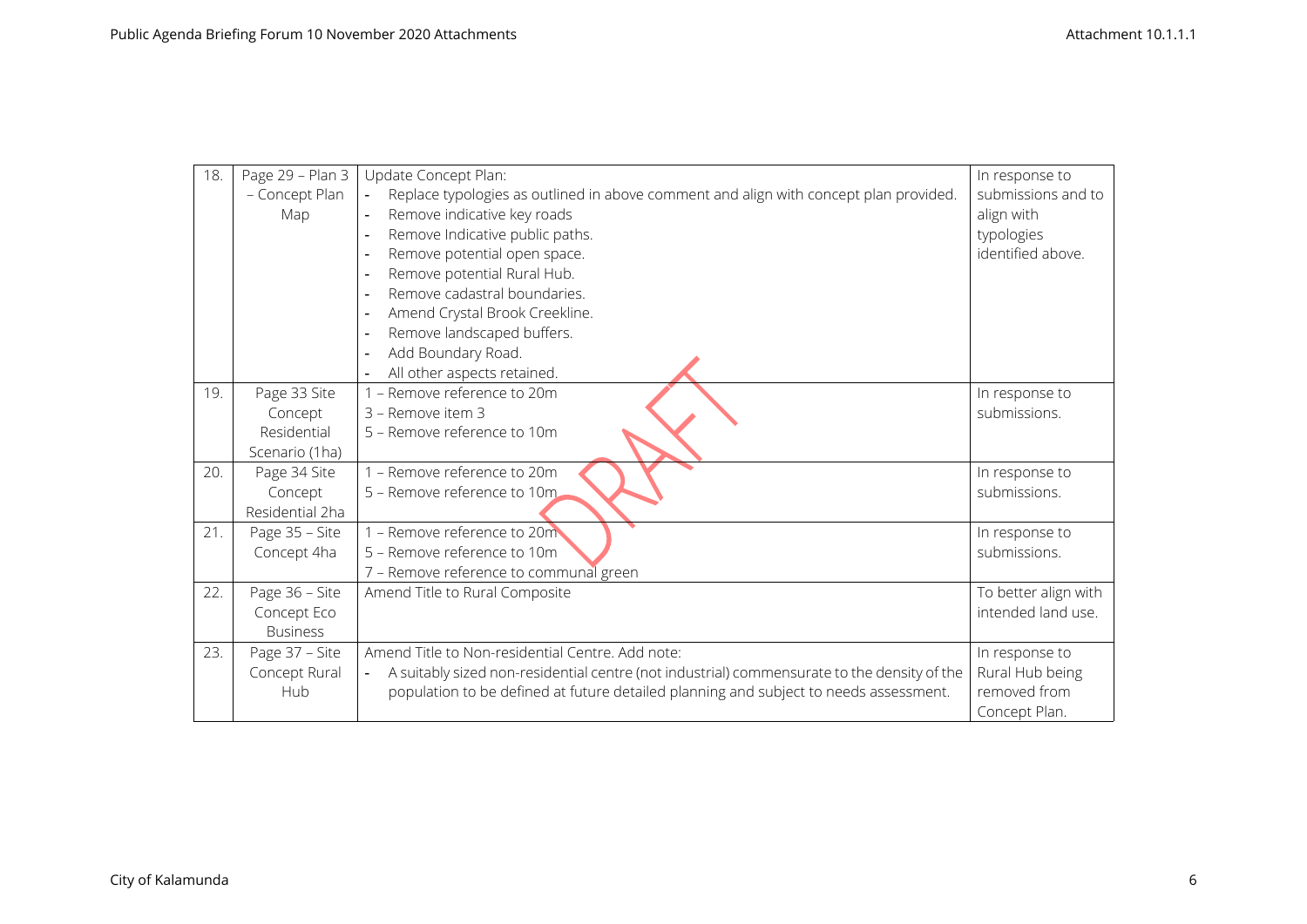| 24. | Page 44 - 3.2<br>Technical                          | Remove                                                                                                                                                                                                                                                                                                 | In response to<br>submissions.                                            |
|-----|-----------------------------------------------------|--------------------------------------------------------------------------------------------------------------------------------------------------------------------------------------------------------------------------------------------------------------------------------------------------------|---------------------------------------------------------------------------|
|     | Considerations<br>(2)                               |                                                                                                                                                                                                                                                                                                        |                                                                           |
| 25. | Page 44 - 3.2<br>Technical<br>Considerations<br>(3) | Remove wording after 'on constrained land'                                                                                                                                                                                                                                                             | To simplify<br>technical<br>consideration.                                |
| 26. | Page 44 - 3.2<br>Technical<br>Considerations<br>(4) | Replace wording with 'A suitably sized non-residential centre (not industrial) commensurate<br>to the density of the population to be defined at future detailed planning and subject to needs<br>assessment. Preferred location should this occur fronting Brentwood Road or Welshpool<br>Road East.' | In response to<br>Rural Hub being<br>removed from<br>Concept Plan.        |
| 27. | Page 44 - 3.2<br>Technical<br>Considerations<br>(5) | Replace 'landscape protection' with 'special rural'.                                                                                                                                                                                                                                                   | To clarify technical<br>consideration and<br>align with City's<br>Scheme. |
| 28. | Page 44 - 3.2<br>Technical<br>Considerations<br>(6) | Remove 'proposed' and replace 'mandated' with 'provide'. Add 'subject to future planning' at<br>the end of the sentence.                                                                                                                                                                               | To clarify technical<br>consideration.                                    |
| 29. | Page 44 - 3.2<br>Technical<br>Considerations<br>(7) | Remove 'and co-located with Rural Hub' and replace with 'subject to future planning'.                                                                                                                                                                                                                  | In response to<br>submissions.                                            |
| 30. | Page 44 - 3.2<br>Technical<br>Considerations<br>(8) | Remove 'Co-Location with Rural Hub preferred.'                                                                                                                                                                                                                                                         | In response to<br>submissions.                                            |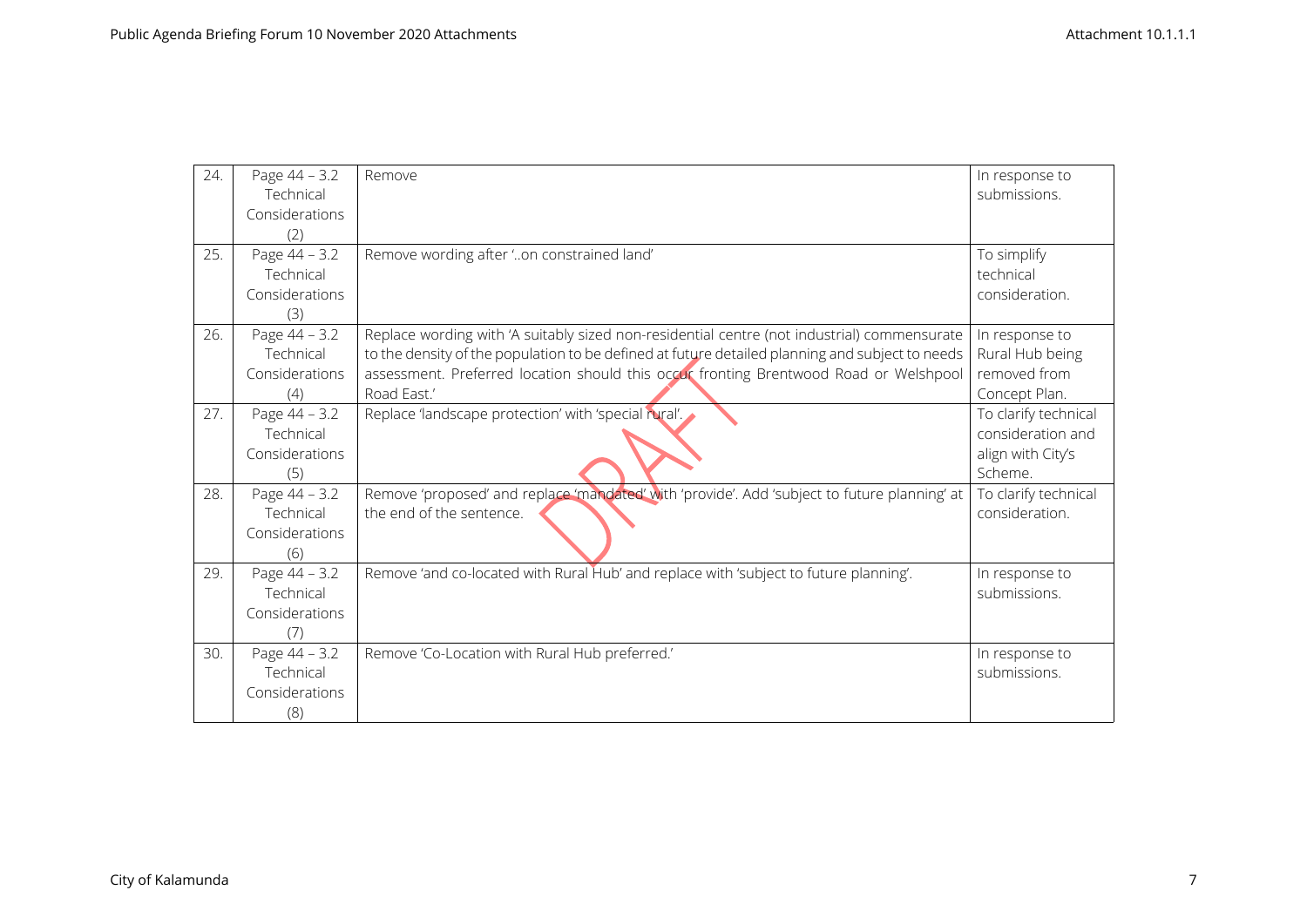| 31. | Page 44 - 3.2   | Add technical consideration - 'Perth Airport Increased Noise' and state that 'all developments | In response to  |
|-----|-----------------|------------------------------------------------------------------------------------------------|-----------------|
|     | Technical       | are insulated appropriately in accordance with Perth Airport advice.'                          | submission by   |
|     | Considerations  |                                                                                                | Perth Airport.  |
| 32. | Page 45 -       | Remove Technical Plan                                                                          | In response to  |
|     | Technical Plan  |                                                                                                | submissions.    |
| 33. | Page 46 -       | Remove 'with 1-3 dwellings per lot'.                                                           | In response to  |
|     | Further         |                                                                                                | submissions.    |
|     | Investigation - |                                                                                                |                 |
|     | Residential     |                                                                                                |                 |
|     | Densities and   |                                                                                                |                 |
|     | Lot Size        |                                                                                                |                 |
| 34. | Page 46 -       | Remove wording and replace with 'Public Open Space provision to be considered as part of       | In response to  |
|     | Further         | future detailed planning. It will be important any POS provided allows for a variety of POS    | submissions.    |
|     | Investigation - | types including active, passive and environmental.                                             |                 |
|     | Public Open     |                                                                                                |                 |
|     | Space Provision | Add title - Protection of significant environmental values.                                    |                 |
|     |                 | Include the following: The Concept Plan identifies significant environmental values. Need for  |                 |
|     |                 | these areas to be vested as public open space to be further considered and alternatives        |                 |
|     |                 | explored during future planning. It may be deemed during future planning that                  |                 |
|     |                 | environmental values can be retained in private ownership.'                                    |                 |
| 35. | Page 46 -       | Remove 'population growth scenario modelling' and replace with 'future planning. Feedback      | In response to  |
|     | Further         | from the Department of Education has indicated that the identification of a school site/s in   | submission from |
|     | Investigation - | the precinct may be required due to population growth and pressures on surrounding             | DoE.            |
|     | School Site and | schools.'                                                                                      |                 |
|     | Other Services  |                                                                                                |                 |
| 36. | Page 46 -       | Remove section                                                                                 | In response to  |
|     | Further         |                                                                                                | submissions.    |
|     | Investigation - |                                                                                                |                 |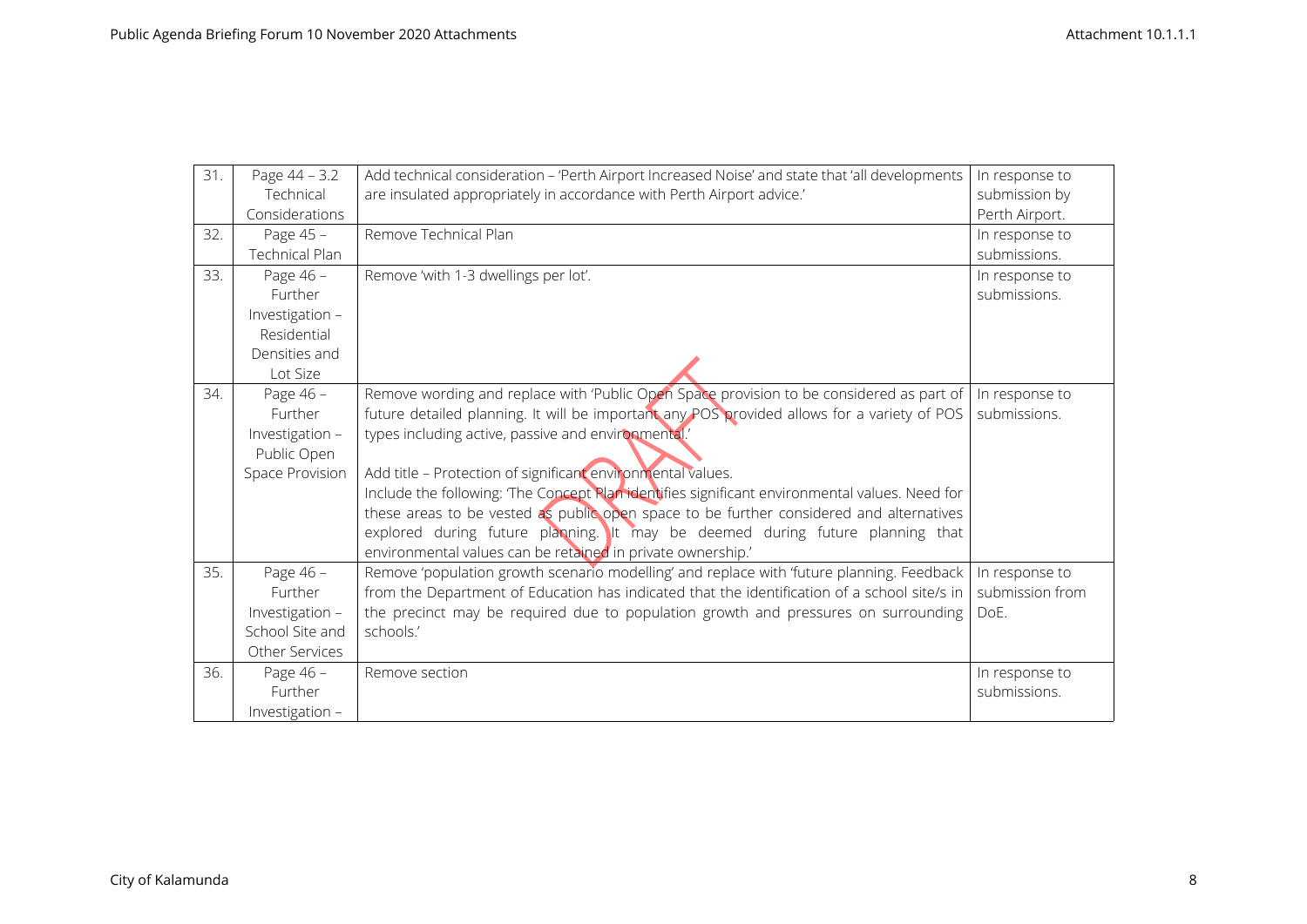|     | Road Network<br>Expansion                                        |                                                                                                                                                                                                                                                                                                                                                                                                                                                                                                                                      |                                                                                                                       |
|-----|------------------------------------------------------------------|--------------------------------------------------------------------------------------------------------------------------------------------------------------------------------------------------------------------------------------------------------------------------------------------------------------------------------------------------------------------------------------------------------------------------------------------------------------------------------------------------------------------------------------|-----------------------------------------------------------------------------------------------------------------------|
| 37. | Page 46 -<br>Further<br>Investigation -<br>Rural Hub<br>Delivery | Replace title with Non-residential development.<br>Include 'A suitably sized non-residential centre (not industrial) commensurate to the density<br>of the population to be defined at future detailed planning and subject to needs assessment.<br>Preferred location should this occur fronting Brentwood Road or Welshpool Road East.'                                                                                                                                                                                            | In response to<br>Rural Hub being<br>removed from<br>Concept Plan.                                                    |
| 38. | Page 46 -<br>Further<br>Investigation                            | Add title - Structure Planning and Infrastructure Funding - 'Future planning may require the<br>preparation of a structure plan to coordinate the broader development of the area and may<br>also require the preparation of other technical studies and plans which address the technical<br>considerations identified in further investigation. Future planning may also require the<br>preparation of an infrastructure contribution plan to coordinate the funding and delivery of<br>common public infrastructure to the area.' | In response to<br>submission from<br>DPLH and to clarify<br>planning process<br>going forward.                        |
| 39. | Page 50 -<br>Implementation<br>Strategies - first<br>paragraph   | Replace 'meat' with 'met'.                                                                                                                                                                                                                                                                                                                                                                                                                                                                                                           | Administrative<br>error.                                                                                              |
| 40. | Page 50 -<br>Implementation<br>Strategies - fifth<br>paragraph   | Remove 'preliminary only and are have not been reviewed or endorsed by the City of<br>Kalamunda. They'                                                                                                                                                                                                                                                                                                                                                                                                                               | To simplify wording<br>of implementation<br>strategy.                                                                 |
| 41. | Page $51 - (1)$<br>Crystal Brook is<br>a Living<br>Landscape     | Add Possible Strategy - Tree Canopy Target' and description 'Set a minimum average tree<br>canopy cover of 20% for areas that are developed in alignment with Where Are All the<br>Trees? - 202020 Vision - Greener Spaces, Better Places recommendations.'<br>Reference:<br>https://www.greenerspacesbetterplaces.com.au/media/163027/whereareallthetrees report-<br>final rebranded web.pdf                                                                                                                                        | In response to<br>submissions that<br>expressed a strong<br>desire for<br>vegetation<br>retention and<br>enhancement. |